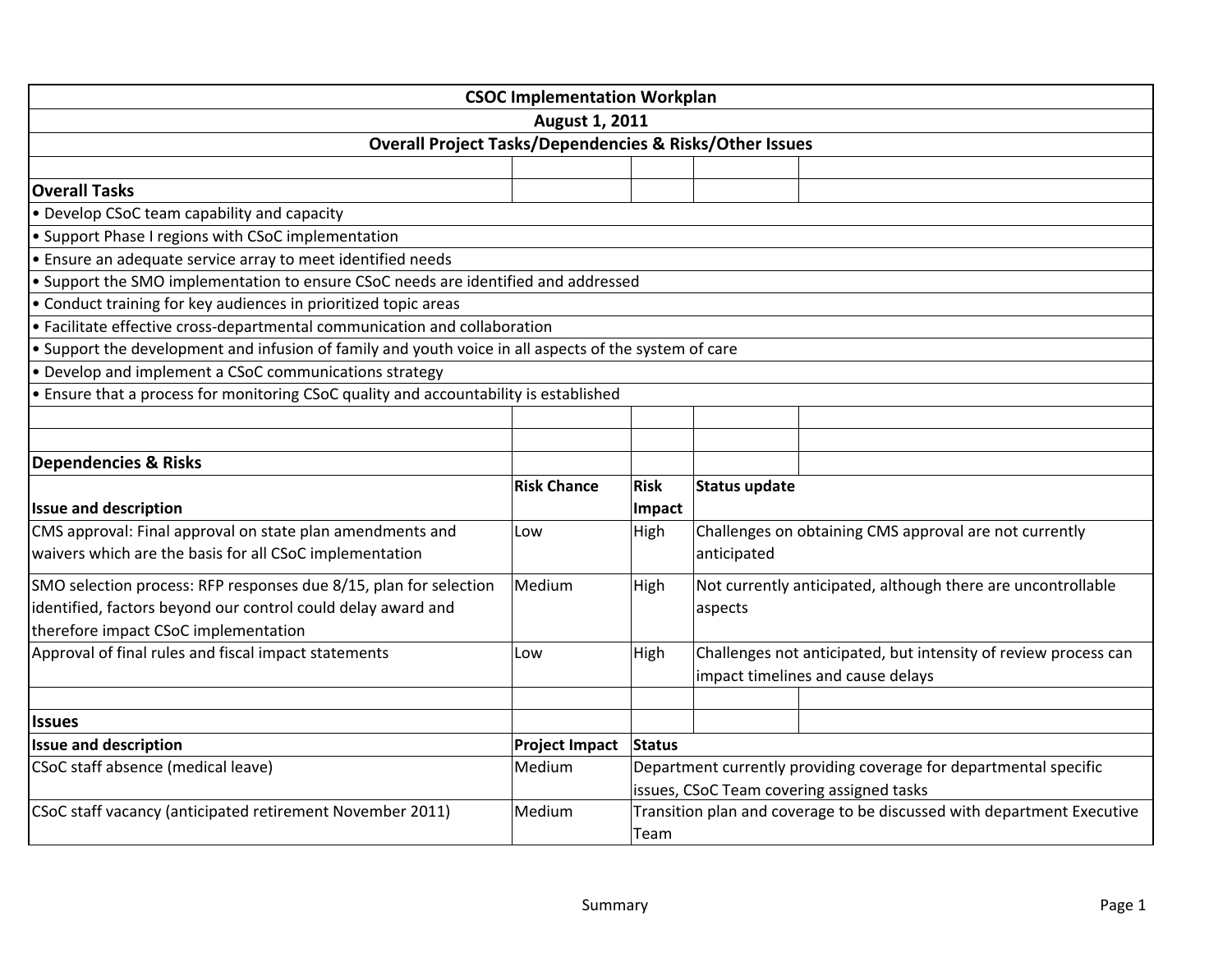| Potential stakeholder concerns/buy-in with CSoC approach and new Medium | All new initiatives unearth issues and potential challenges which need to |
|-------------------------------------------------------------------------|---------------------------------------------------------------------------|
| way of doing business                                                   | be mitigated and managed                                                  |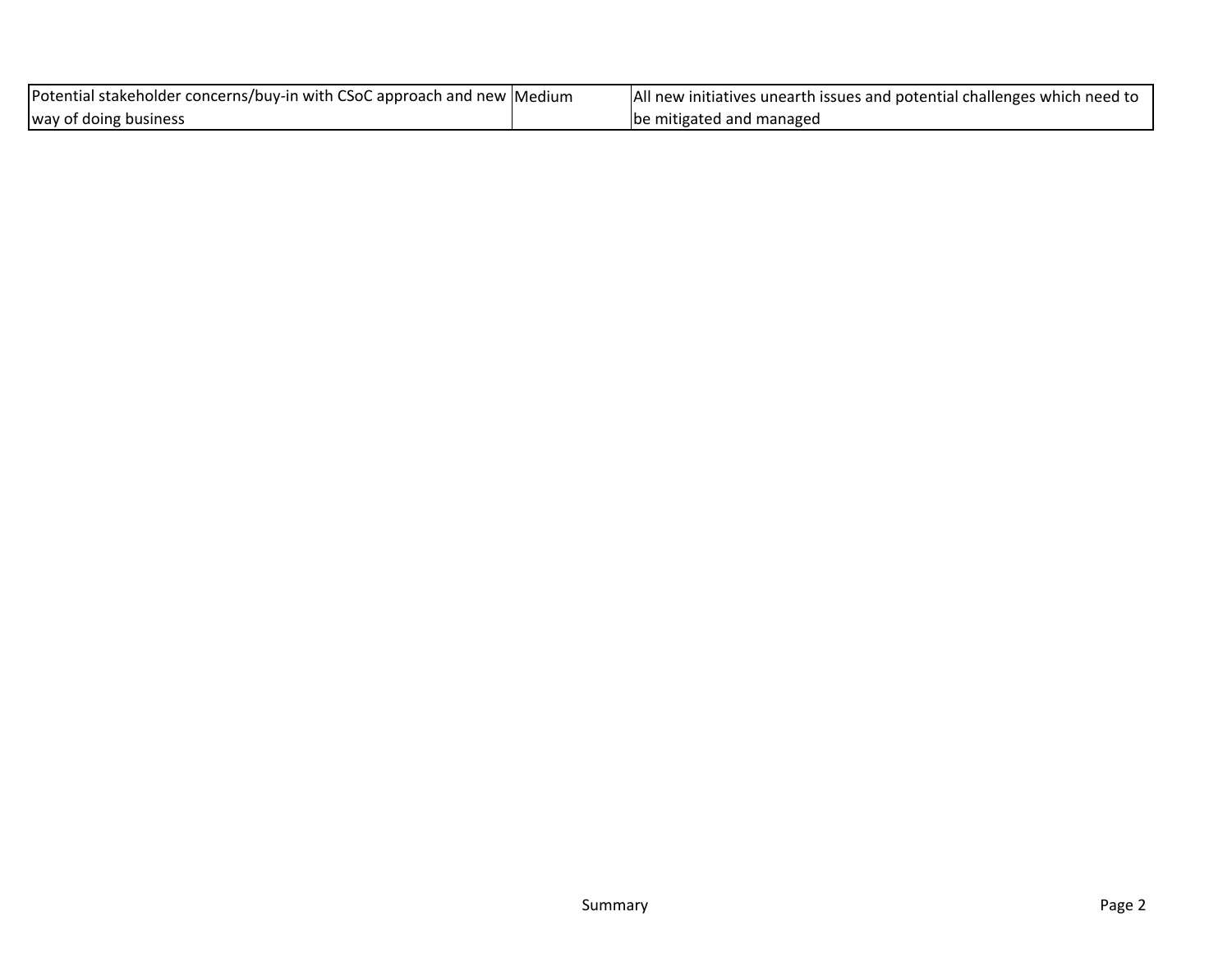|                                                                                                                                | <b>CSOC Implementation Workplan</b> |                 |                                  |                       |  |
|--------------------------------------------------------------------------------------------------------------------------------|-------------------------------------|-----------------|----------------------------------|-----------------------|--|
|                                                                                                                                | <b>August 1, 2011</b>               |                 |                                  |                       |  |
|                                                                                                                                |                                     |                 |                                  |                       |  |
| <b>Task</b>                                                                                                                    | <b>Person Responsible</b>           | <b>Due Date</b> | <b>Completion</b><br><b>Date</b> | <b>Notes/Comments</b> |  |
| <b>Team Education/Capacity Building/Capability</b>                                                                             |                                     |                 |                                  |                       |  |
| Provide foundational information/education on systems of<br>care to all CSoC team members                                      | Jody Levison-Johnson                | 8/31/2011       |                                  |                       |  |
| Work with individual team members to enhance their<br>understanding of their and their department's role in the<br><b>CSoC</b> | Jody Levison-Johnson 8/31/2011      |                 |                                  |                       |  |
| Review CSoC organizational structure and ensure adequate<br>staffing to meet needs                                             | Jody Levison-Johnson                | 7/31/2011       |                                  |                       |  |
| Develop Family Lead role/responsibilities for CSoC Team                                                                        | Jody Levison-Johnson                | 7/31/2011       |                                  |                       |  |
| Work with OBH Human Resources to develop Family Lead job<br>description                                                        | Jody Levison-Johnson                | 8/15/2011       |                                  |                       |  |
| Recruit and Hire CSoC Family Lead                                                                                              | Jody Levison-Johnson                | 9/30/2011       |                                  |                       |  |
| Provide foundational information to CSoC team members on                                                                       | Joe Keegan/ Yvonne                  | 8/31/2011       |                                  |                       |  |
| the Department of Children & Family Services                                                                                   | Diaz Domingue                       |                 |                                  |                       |  |
| Provide foundational information to CSoC team members on<br>the Department of Education                                        | Janice Zube                         | 8/31/2011       |                                  |                       |  |
| Provide foundational information to CSoC team members on<br>the Office of Behavioral Health                                    | <b>Traci Perry</b>                  | 8/31/2011       |                                  |                       |  |
| Provide foundational information to CSoC team members on<br>the Office of Juvenile Justice                                     | Jacqueline Page                     | 8/31/2011       |                                  |                       |  |
| Provide foundational information to CSoC team members on<br>Medicaid (SPAs, Waivers)                                           | Jim Hussey / Darrell<br>Montgomery  | 8/31/2011       |                                  |                       |  |
| Develop CSoC team's full understanding of the service array<br>available under CSoC                                            | Jim Hussey / Darrell<br>Montgomery  | 8/31/2011       |                                  |                       |  |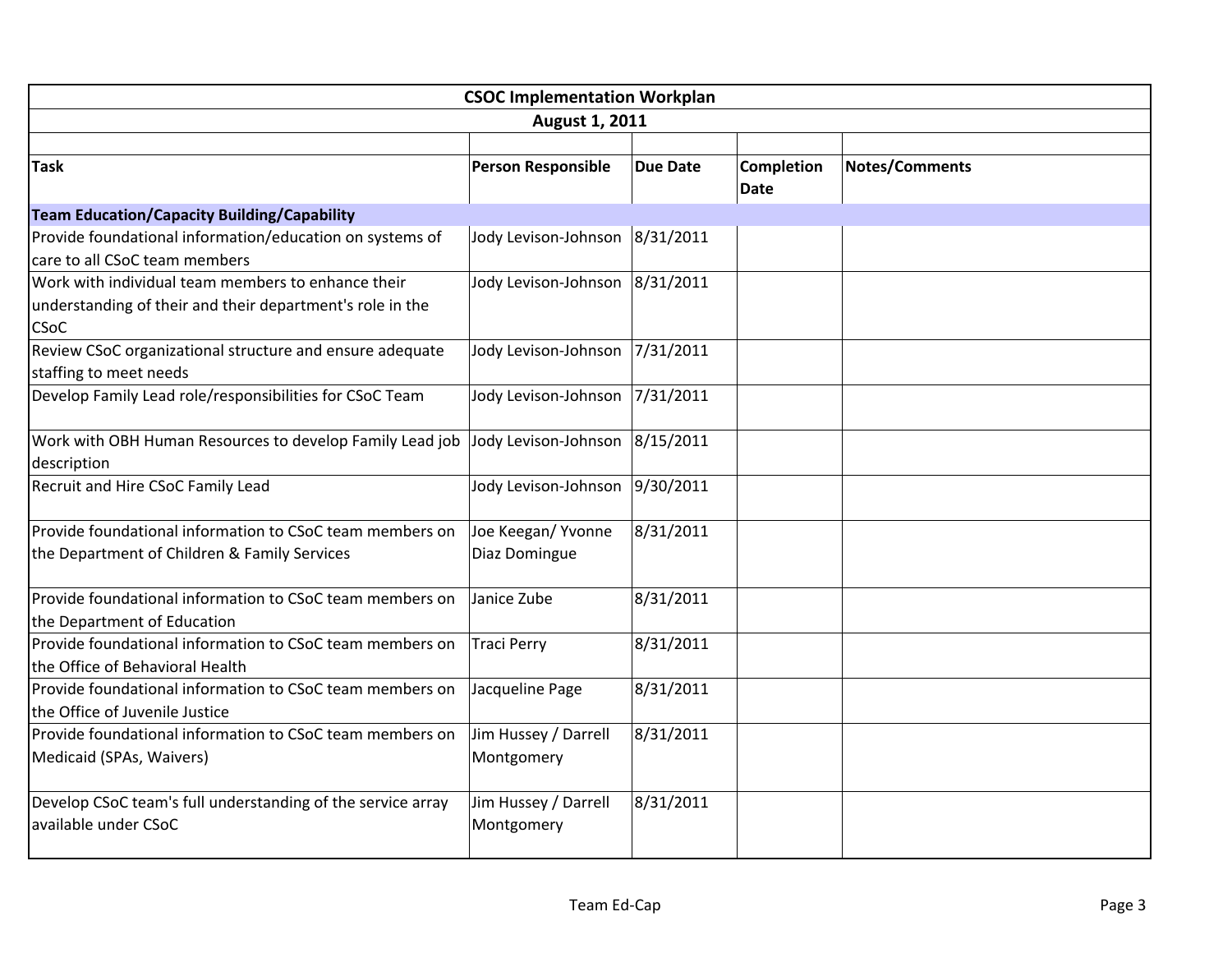|                                                                                                  | <b>CSOC Implementation Workplan</b> |                 |                                  |                                                                                                                                                                                        |  |
|--------------------------------------------------------------------------------------------------|-------------------------------------|-----------------|----------------------------------|----------------------------------------------------------------------------------------------------------------------------------------------------------------------------------------|--|
| <b>August 1, 2011</b>                                                                            |                                     |                 |                                  |                                                                                                                                                                                        |  |
|                                                                                                  |                                     |                 |                                  |                                                                                                                                                                                        |  |
| <b>Task</b>                                                                                      | <b>Person Responsible</b>           | <b>Due Date</b> | <b>Completion</b><br><b>Date</b> | <b>Notes/Comments</b>                                                                                                                                                                  |  |
| Phase I WAA & FSO implementation                                                                 |                                     |                 |                                  |                                                                                                                                                                                        |  |
| Assign CSoC Team Liaisons to the five implementing regions                                       | Jody Levison-Johnson                | 7/8/2011        |                                  | 7/8/2011 Region 2: Traci Perry (OBH)<br>Region 7: Janice Zube (DOE)<br>Region 8: Yvonne Diaz Domingue (DCFS)<br>Region 9: Jacqueline Page (OJJ)<br>Jefferson Parish: Joe Keegan (DCFS) |  |
| Conduct initial outreach via email/telephone with                                                | <b>CSoC Liaisons</b>                | Weeks of        | 7/25/2011                        |                                                                                                                                                                                        |  |
| implementing regions                                                                             |                                     | $7/11$ and      |                                  |                                                                                                                                                                                        |  |
|                                                                                                  |                                     | 7/18/11         |                                  |                                                                                                                                                                                        |  |
| Hold initial face-to-face meetings with representatives from                                     | <b>CSoC Liaisons &amp; CSoC</b>     | Weeks of 8/1,   |                                  | Region 2: 8/10/11                                                                                                                                                                      |  |
| the region, WAA and FSO                                                                          | Director                            | 8/8 &           |                                  | Region 7: 8/1/11                                                                                                                                                                       |  |
|                                                                                                  |                                     | 8/15/11         |                                  | Region 8: 8/12/11                                                                                                                                                                      |  |
|                                                                                                  |                                     |                 |                                  | Region 9: 8/11/11 (YDD & JLJ)                                                                                                                                                          |  |
|                                                                                                  |                                     |                 |                                  | Jefferson Parish: 8/16/11                                                                                                                                                              |  |
| Identify initial technical assistance and training needs for each CSoC Liaisons & CSoC<br>region | Director                            | 8/31/2011       | Ongoing                          |                                                                                                                                                                                        |  |
| Develop initial individualized training and technical assistance<br>plans for each region        | <b>CSoC Liaisons</b>                | 9/30/2011       |                                  |                                                                                                                                                                                        |  |
| Create templates to support implementation across region                                         | <b>CSoC Liaisons &amp; CSoC</b>     | 9/30/2011       |                                  |                                                                                                                                                                                        |  |
| (job descriptions, policies/practices, community team<br>development)                            | Director                            |                 |                                  |                                                                                                                                                                                        |  |
| Hold Implementation Institute to provide consistent                                              | <b>CSoC Liaisons &amp; CSoC</b>     | 10/6 &          |                                  | Institute will be held in October, these                                                                                                                                               |  |
| foundational information, ensure community planning time                                         | Director                            | 10/7/11         |                                  | dates are tentative                                                                                                                                                                    |  |
| and begin learning community structure                                                           |                                     |                 |                                  |                                                                                                                                                                                        |  |
| Provide initial support/facilitation (as needed) to regional<br><b>Community Teams</b>           | <b>CSoC Liaisons</b>                | 10/31/2011      | Ongoing                          |                                                                                                                                                                                        |  |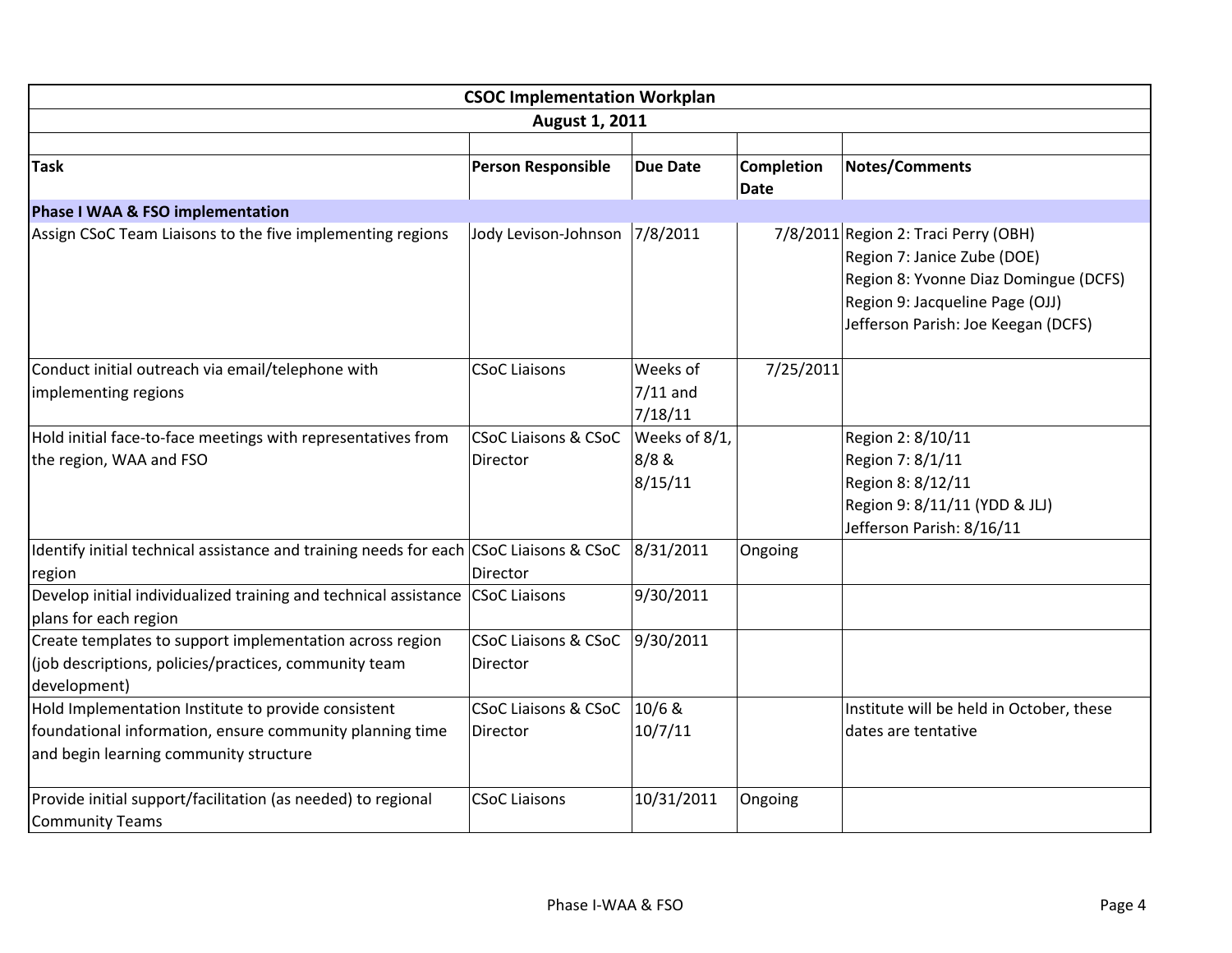|                                                                                                 | <b>CSOC Implementation Workplan</b>         |                 |                                  |                                                                        |  |
|-------------------------------------------------------------------------------------------------|---------------------------------------------|-----------------|----------------------------------|------------------------------------------------------------------------|--|
|                                                                                                 | <b>August 1, 2011</b>                       |                 |                                  |                                                                        |  |
|                                                                                                 |                                             |                 |                                  |                                                                        |  |
| <b>Task</b>                                                                                     | <b>Person Responsible</b>                   | <b>Due Date</b> | <b>Completion</b><br><b>Date</b> | <b>Notes/Comments</b>                                                  |  |
| Phase I WAA & FSO implementation                                                                |                                             |                 |                                  |                                                                        |  |
| Convene learning community calls/webinars across regions                                        | <b>CSoC Liaisons &amp; CSoC</b><br>Director | 10/31/2011      |                                  |                                                                        |  |
| Convene affinity group calls/webinars across regions                                            | <b>CSoC Liaisons &amp; CSoC</b><br>Director | 10/31/2011      |                                  |                                                                        |  |
| Identify minimum data set that includes key outcomes and<br>indicators for WAAs and FSOs        | <b>CSoC Liaisons &amp; CSoC</b><br>Director | 10/31/2011      |                                  | Will require input from Governance Board,<br>QA committee and WAA/FSOs |  |
| Establish referral process for Independent Evaluations, WAAs<br>and FSOs                        | Jody Levison-<br>Johnson/Tony<br>Speier/SMO | 12/31/2011      |                                  |                                                                        |  |
| Create process for identifying potential CSoC enrollees and<br>determining eligibility for CSoC | Jody Levison-Johnson                        | 12/31/2011      |                                  |                                                                        |  |
| Establish communication protocols for WAA, FSO and<br>Independent Evaluators                    | <b>CSoC Liaisons</b>                        | 12/31/2011      |                                  |                                                                        |  |
| <b>Establish Barriers process</b>                                                               | Jody Levison-Johnson                        | 12/31/2011      |                                  |                                                                        |  |
| Assign any identified issues to proper group or person                                          | <b>CSoC Liaisons &amp; CSoC</b><br>Director | 1/15/2012       | Ongoing                          |                                                                        |  |
| Report identified issues needing policy level intervention to<br>the Governance Board           | Jody Levison-Johnson                        | 1/31/2012       | Ongoing                          |                                                                        |  |
| Resolve policy level issues                                                                     | <b>State Governance</b><br><b>Board</b>     | 1/31/2012       | Ongoing                          |                                                                        |  |
| Develop and finalize WAA enrollment procedures                                                  | Jody Levison-Johnson<br>/ Tony Speier / SMO | 12/31/2011      |                                  |                                                                        |  |
| Develop and finalize service referral policies and procedures                                   | Jody Levison-Johnson<br>/ Tony Speier / SMO | 12/31/2011      |                                  |                                                                        |  |
| Begin Waiver eligibility determinations                                                         | Charlene Gradney                            | 1/1/2012        |                                  |                                                                        |  |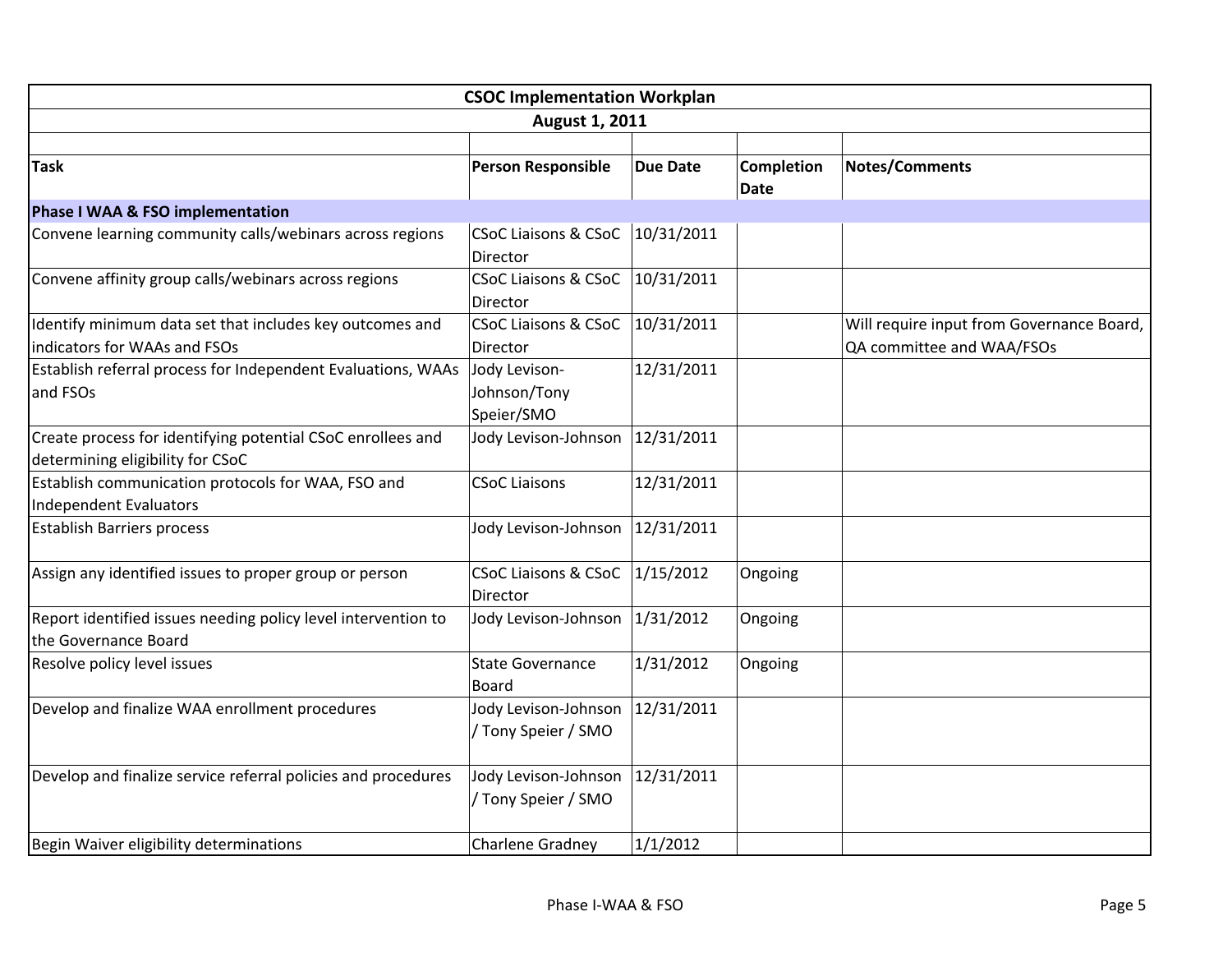|                                                                                                                                                      | <b>CSOC Implementation Workplan</b>                |                 |                                  |                                                                         |  |
|------------------------------------------------------------------------------------------------------------------------------------------------------|----------------------------------------------------|-----------------|----------------------------------|-------------------------------------------------------------------------|--|
|                                                                                                                                                      | <b>August 1, 2011</b>                              |                 |                                  |                                                                         |  |
| <b>Task</b>                                                                                                                                          | <b>Person Responsible</b>                          | <b>Due Date</b> | <b>Completion</b><br><b>Date</b> | <b>Notes/Comments</b>                                                   |  |
| Phase I WAA & FSO implementation                                                                                                                     |                                                    |                 |                                  |                                                                         |  |
| Offer Wraparound Orientation sessions for all regions                                                                                                | <b>Marlene Matarese</b><br>(Innovations Institute) | 1/31/2012       |                                  |                                                                         |  |
| Offer Wraparound Facilitation, Family Support Organization<br>and Community Fundamentals training for all regions                                    | <b>Marlene Matarese</b><br>(Innovations Institute) | 2/28/2012       |                                  |                                                                         |  |
| Offer Cultural and Linguistic Competence training for all<br>regions                                                                                 | Vivian Jackson<br>(Georgetown)                     | 2/28/2012       |                                  |                                                                         |  |
| Offer CANS training for WAAs, FSOs and Agency/Community<br>partners                                                                                  | John Lyons                                         | 2/28/2012       |                                  |                                                                         |  |
| Support staffing and implementation issues within the<br>Wraparound agencies                                                                         | CSoC Liaisons & CSoC   1/1/2012<br><b>Director</b> |                 | Ongoing                          |                                                                         |  |
| Support staffing and implementation needs within the Family<br><b>Support Organizations</b>                                                          | <b>CSoC Liaisons &amp; CSoC</b><br>Director        | 1/1/2012        | Ongoing                          |                                                                         |  |
| Participate in the preliminary Needs Assessment/Gaps<br>Analysis process to identify EBPs for implementation                                         | CSoC Team & Regions  1/1/2012                      |                 |                                  | Ensure participation by CSoC reps and<br>regions                        |  |
| Review results from preliminary Needs Assessment/Gaps<br>Analysis and formulate recommendations regarding priority<br><b>EBPs for implementation</b> | Pete Calamari /Jody<br>Levison-Johnson             | 2/1/2012        |                                  | Perhaps involvement of QA Committee or<br>other cross-departmental team |  |
| Begin Wraparound and Family support service delivery                                                                                                 | WAA/FSO providers                                  | 3/1/2012        |                                  |                                                                         |  |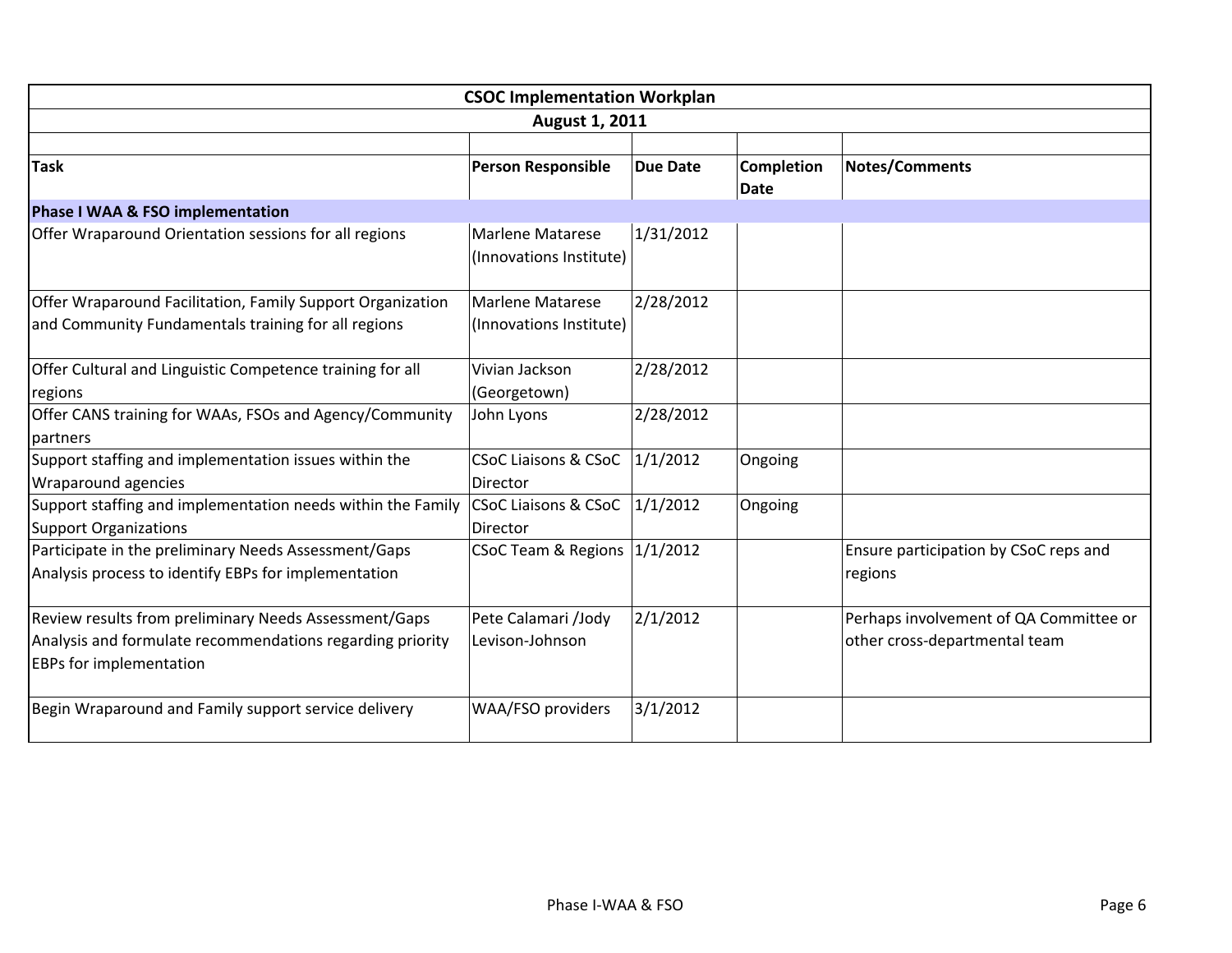|                                                                                                             | <b>CSOC Implementation Workplan</b>                 |                 |                                  |                                                                                                                  |  |  |  |
|-------------------------------------------------------------------------------------------------------------|-----------------------------------------------------|-----------------|----------------------------------|------------------------------------------------------------------------------------------------------------------|--|--|--|
|                                                                                                             | <b>August 1, 2011</b>                               |                 |                                  |                                                                                                                  |  |  |  |
|                                                                                                             |                                                     |                 |                                  |                                                                                                                  |  |  |  |
| <b>Task</b>                                                                                                 | <b>Person Responsible</b>                           | <b>Due Date</b> | <b>Completion</b><br><b>Date</b> | Notes/Comments                                                                                                   |  |  |  |
| <b>Service array</b>                                                                                        |                                                     |                 |                                  |                                                                                                                  |  |  |  |
| Finalize Service Definitions for CSoC                                                                       | Darrell Montgomery / 9/1/2011<br>Jim Hussey         |                 |                                  | CSoC reps will participate to ensure<br>departments needs/issues are addressed<br>and appropriately responded to |  |  |  |
| Finalize rates for all services                                                                             | Darrell Montgomery / 9/1/2011<br><b>Mary Norris</b> |                 |                                  | CSoC reps will participate to ensure<br>departments needs/issues are addressed<br>and appropriately responded to |  |  |  |
| Finalize and approval of Authorities documents                                                              | Darrell Montgomery /<br>Dee York                    | 10/15/2011      |                                  | CSoC reps will participate to ensure<br>departments needs/issues are addressed<br>and appropriately responded to |  |  |  |
| Finalize provider certification process                                                                     | Tony Speier / Rochelle 10/31/2011<br>Dunham         |                 |                                  | CSoC reps will participate to ensure<br>departments needs/issues are addressed<br>and appropriately responded to |  |  |  |
| Finalize provider credentialing process                                                                     | <b>Tony Speier</b>                                  | 10/31/2011      |                                  | CSoC reps will participate to ensure<br>departments needs/issues are addressed<br>and appropriately responded to |  |  |  |
| Finalize licensing standards                                                                                | Erin Rabalais                                       | 11/30/2011      |                                  | CSoC reps will participate to ensure<br>departments needs/issues are addressed<br>and appropriately responded to |  |  |  |
| Establish eligibility processes for CSoC that ensure appropriate SMO<br>financing/billing for all enrollees |                                                     | 11/30/2011      |                                  | Operations workgroup task                                                                                        |  |  |  |
| Ensure state department priority needs for service<br>development are addressed                             | <b>CSoC Liaisons &amp; CSoC</b><br>Director         | 1/31/2012       | Ongoing                          | Examples: Infant Mental Health, LaMod,<br>etc.                                                                   |  |  |  |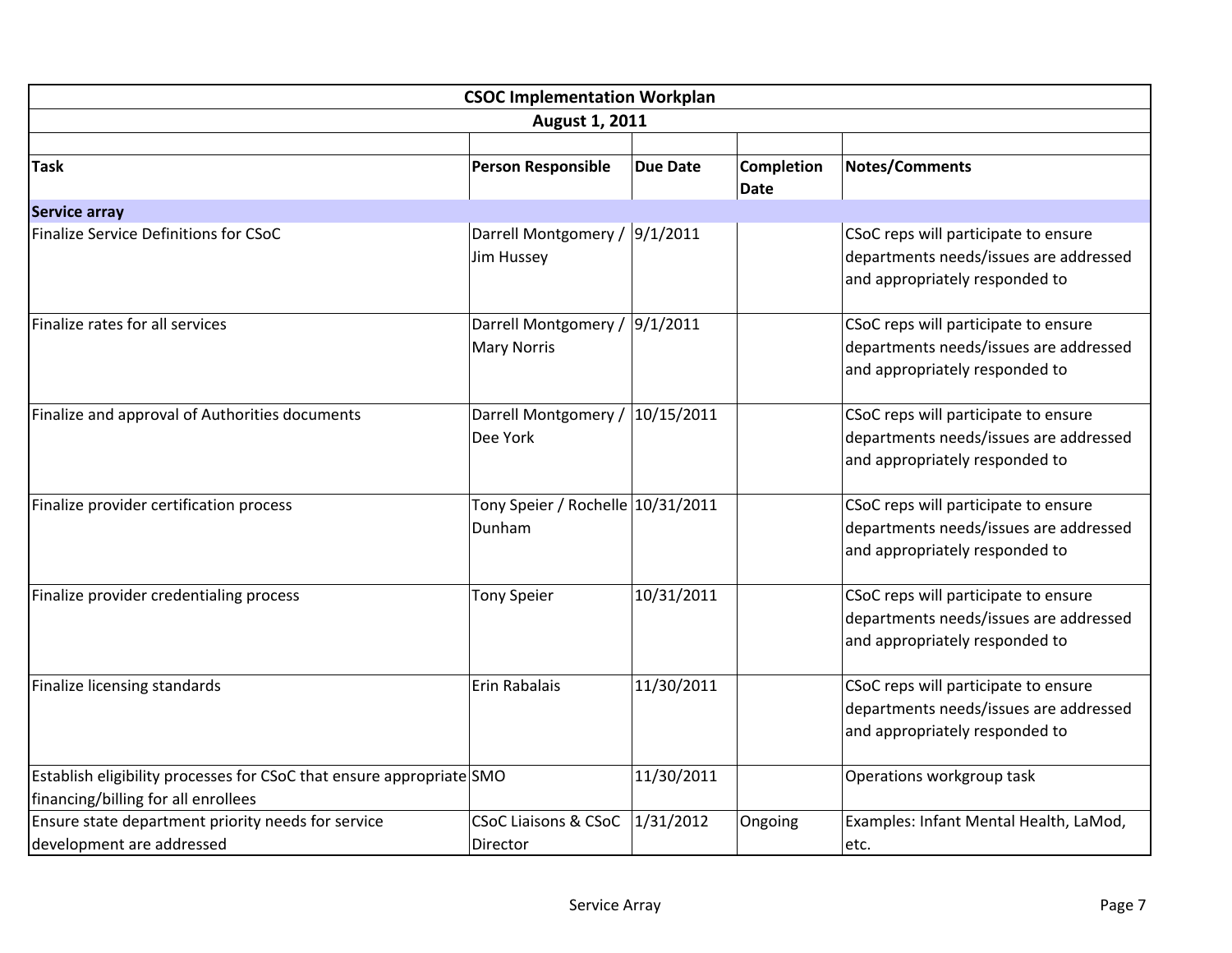|                                                                                                                                   | <b>CSOC Implementation Workplan</b>         |                 |                           |                                                                                                                  |  |  |
|-----------------------------------------------------------------------------------------------------------------------------------|---------------------------------------------|-----------------|---------------------------|------------------------------------------------------------------------------------------------------------------|--|--|
|                                                                                                                                   | <b>August 1, 2011</b>                       |                 |                           |                                                                                                                  |  |  |
|                                                                                                                                   |                                             |                 |                           |                                                                                                                  |  |  |
| <b>Task</b>                                                                                                                       | <b>Person Responsible</b>                   | <b>Due Date</b> | Completion<br><b>Date</b> | <b>Notes/Comments</b>                                                                                            |  |  |
| <b>Service array</b>                                                                                                              |                                             |                 |                           |                                                                                                                  |  |  |
| Provide CSoC training to all providers in the network                                                                             | <b>CSoC Liaisons &amp; CSoC</b><br>Director | 1/31/2012       |                           | Fundamentals of CSoC, participation in<br>child & family teams, etc.                                             |  |  |
| Offer CANS Comprehensive Training to independent assessors John Lyons<br>in the regions and others                                |                                             | 1/31/2012       |                           |                                                                                                                  |  |  |
| Support the provision of training for providers to ensure<br>successful transition to Medicaid (billing, documentation, etc.)     | Ken Saucier                                 | 1/31/2012       |                           |                                                                                                                  |  |  |
| Support the provision of training for providers to ensure<br>certification and credentialing                                      | Tony Speier / Rochelle 1/31/2012<br>Dunham  |                 |                           | Develop Essential Learning modules, offer<br>in-person sessions, etc.                                            |  |  |
| Finalize and publish rules for CSoC                                                                                               | Darrell Montgomery / 2/20/2012<br>Dee York  |                 |                           | CSoC reps will participate to ensure<br>departments needs/issues are addressed<br>and appropriately responded to |  |  |
| Participate in the Needs Assessment/Gaps Analysis process to<br>identify EBPs for implementation                                  | Jody Levison-Johnson                        | TBD by SMO      |                           | Ensure participation by CSoC reps and<br>regions                                                                 |  |  |
| Review results from Needs Assessment/Gaps Analysis and<br>formulate recommendations regarding priority EBPs for<br>implementation | Pete Calamari / Jody<br>Levison-Johnson     | TBD             |                           | Perhaps involvement of QA Committee or<br>other cross-departmental team                                          |  |  |
| Review recommendations for EBPs and offer input                                                                                   | <b>State Governance</b><br>Board            | TBD             |                           |                                                                                                                  |  |  |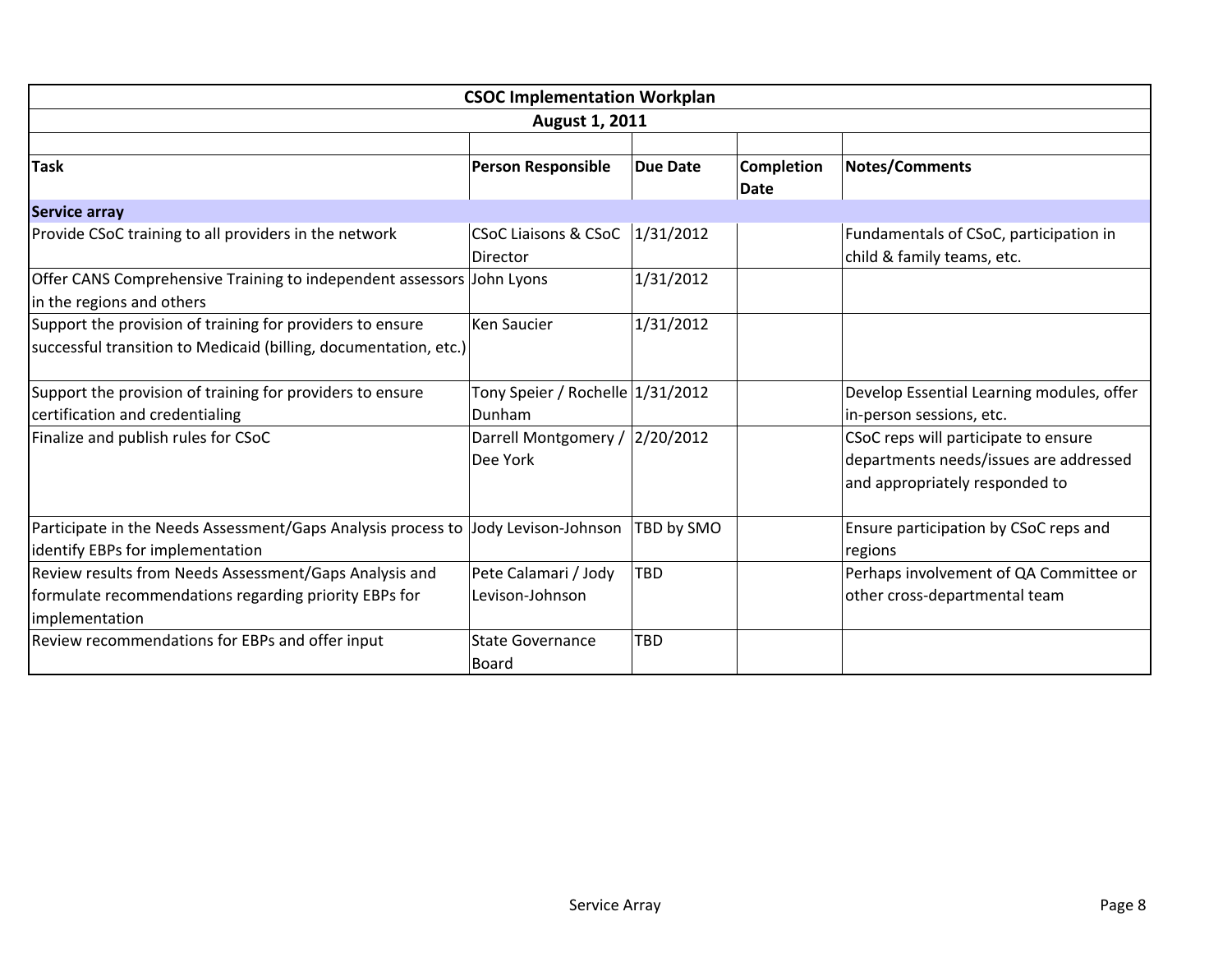|                                                                                      | <b>CSOC Implementation Workplan</b>                 |                 |                           |                                                                                                                          |  |
|--------------------------------------------------------------------------------------|-----------------------------------------------------|-----------------|---------------------------|--------------------------------------------------------------------------------------------------------------------------|--|
|                                                                                      | August 1, 2011                                      |                 |                           |                                                                                                                          |  |
|                                                                                      |                                                     |                 |                           |                                                                                                                          |  |
| <b>Task</b>                                                                          | <b>Person Responsible</b>                           | <b>Due Date</b> | <b>Completion</b><br>Date | <b>Notes/Comments</b>                                                                                                    |  |
| <b>Statewide Management Organization</b>                                             |                                                     |                 |                           |                                                                                                                          |  |
| <b>Issue SMO Request for Proposals</b>                                               | Joe Comaty                                          | 7/8/2011        | 7/8/2011                  |                                                                                                                          |  |
| Vendor questions due to OBH                                                          | Joe Comaty                                          | 7/15/2011       | 7/15/2011                 |                                                                                                                          |  |
| Post answers to vendor questions                                                     | Joe Comaty                                          | 7/29/2011       | 7/29/2011                 |                                                                                                                          |  |
| Vendor Proposals due                                                                 | Joe Comaty                                          | 8/15/2011       |                           |                                                                                                                          |  |
| Convene proposal review committee to score responses                                 | Joe Comaty                                          | 8/17/2011       |                           | All departments to provide 3 reps for<br>scoring, CSoC Director to participate                                           |  |
| <b>SMO</b> vendor selected and notified                                              | Joe Comaty                                          | 9/6/2011        |                           |                                                                                                                          |  |
| Contract in place with selected vendor                                               | Joe Comaty                                          | 9/30/2011       |                           |                                                                                                                          |  |
| Determine department information needs (data capture for                             | Jody Levison-Johnson                                | 11/30/2011      |                           | Involve QA Committee and other                                                                                           |  |
| key outcomes/indicators and other reporting needs)                                   | / SMO                                               |                 |                           | department reps as needed                                                                                                |  |
| Finalize processes for eligibility determinations for CSoC                           | Jody Levison-Johnson<br>/ Charlene Gradney /<br>SMO | 12/31/2011      |                           | Use existing Operations Workgroup or<br>associated sub workgroups; build on<br>eligibility roster work completed to date |  |
| Finalize CSoC enrollment process including referral process for Jody Levison-Johnson |                                                     | 12/31/2011      |                           | Use existing Operations Workgroup or                                                                                     |  |
| Independent Evaluations, WAAs and FSOs                                               | / Charlene Gradney /<br>SMO                         |                 |                           | associated sub workgroups                                                                                                |  |
| Determine process for data exchange (frequency, methods)                             | Jody Levison-Johnson<br>/SMO                        | 12/31/2011      |                           | Use existing Operations Workgroup or<br>associated sub workgroups                                                        |  |
| Ensure IT infrastructure is in place to meet department<br>mandates/requirements     | SMO / Randy Lemoine 1/31/2012                       |                 |                           |                                                                                                                          |  |
| Finalize invoicing/payment processes for CSoC                                        | Jody Levison-Johnson<br>/ SMO                       | 1/31/2012       |                           | Finance Committee, Financial Stability<br>Workgroup, Operations Workgroup<br>involvement, build on work done to date     |  |
| Determine department reporting needs and finalize process<br>for reporting           | Jody Levison-Johnson<br>/ SMO                       | 1/31/2012       |                           | Work with department reps                                                                                                |  |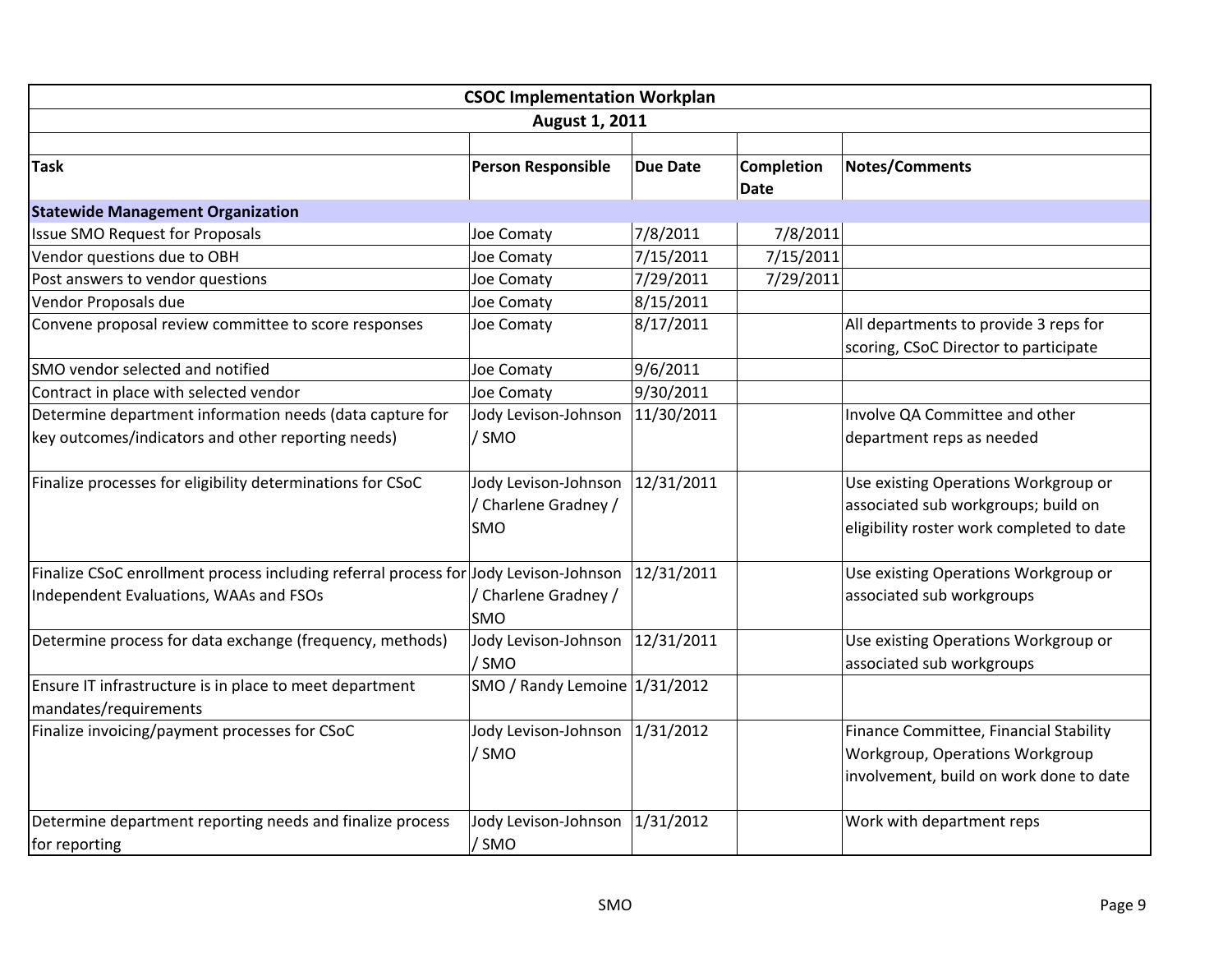| <b>CSOC Implementation Workplan</b>                     |                              |                 |                   |                                                                                          |  |  |  |
|---------------------------------------------------------|------------------------------|-----------------|-------------------|------------------------------------------------------------------------------------------|--|--|--|
|                                                         | <b>August 1, 2011</b>        |                 |                   |                                                                                          |  |  |  |
|                                                         |                              |                 |                   |                                                                                          |  |  |  |
| <b>Task</b>                                             | <b>Person Responsible</b>    | <b>Due Date</b> | <b>Completion</b> | <b>Notes/Comments</b>                                                                    |  |  |  |
|                                                         |                              |                 | Date              |                                                                                          |  |  |  |
| <b>Statewide Management Organization</b>                |                              |                 |                   |                                                                                          |  |  |  |
| Establish appropriate financial monitoring and controls | Cindy Rives / Tony<br>Speier | 1/31/2012       |                   | Finance Committee, Financial Stability<br>Workgroup, Operations Workgroup<br>involvement |  |  |  |
| Train SMO staff in CSoC specific topics/information     | Jody Levison-Johnson         | 12/31/2011      |                   | Use developed training modules/trainers                                                  |  |  |  |
| Train SMO staff in CANS screening                       | John Lyons                   | 1/31/2012       |                   |                                                                                          |  |  |  |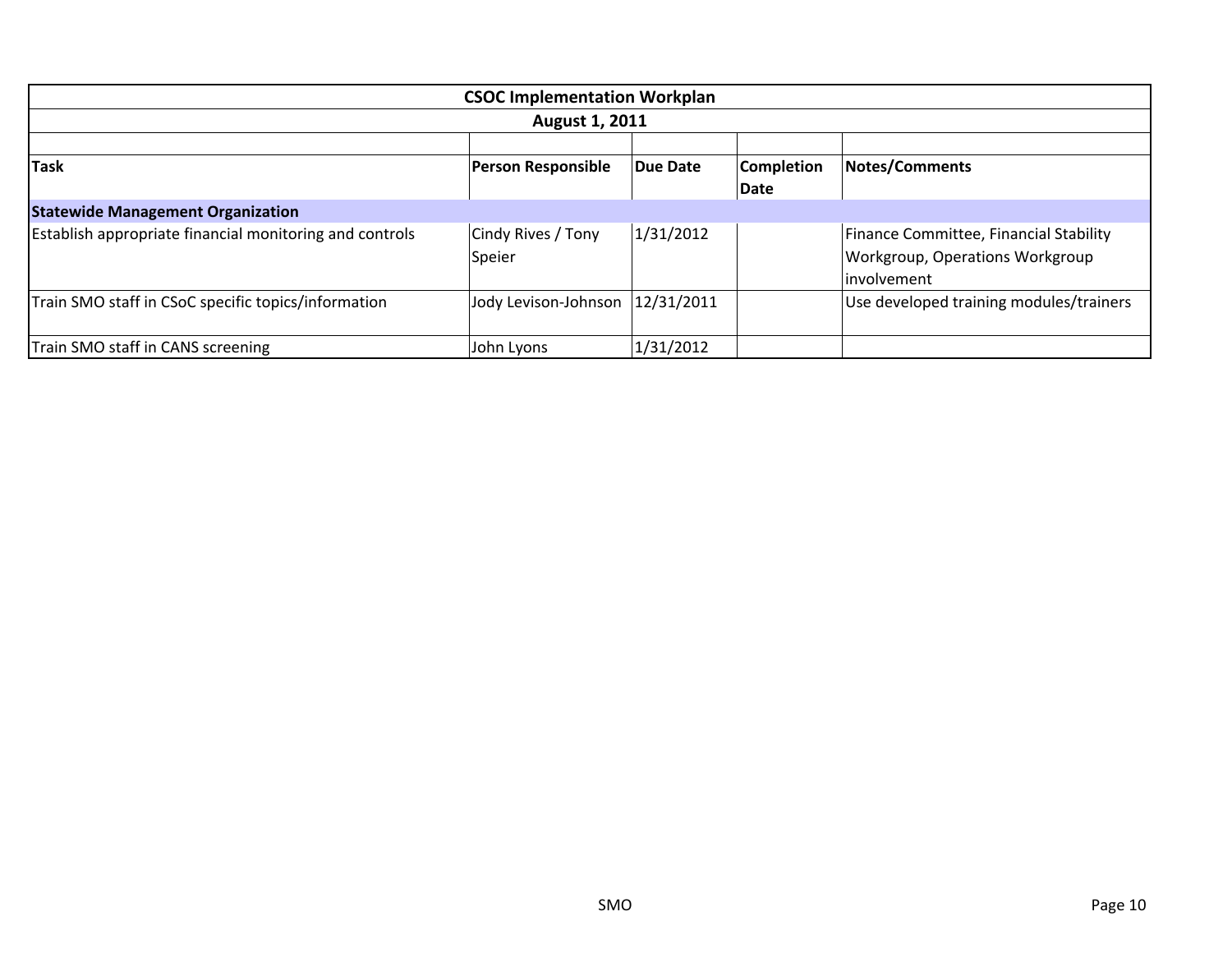|                                                                                                                   | <b>CSOC Implementation Workplan</b>                |                 |                                  |                                                             |
|-------------------------------------------------------------------------------------------------------------------|----------------------------------------------------|-----------------|----------------------------------|-------------------------------------------------------------|
|                                                                                                                   | <b>August 1, 2011</b>                              |                 |                                  |                                                             |
| <b>Task</b>                                                                                                       | <b>Person Responsible</b>                          | <b>Due Date</b> | <b>Completion</b><br><b>Date</b> | <b>Notes/Comments</b>                                       |
| <b>Training</b>                                                                                                   |                                                    |                 |                                  |                                                             |
| Identify potential training topics and audiences                                                                  | Janice Zube                                        | 7/31/2011       |                                  |                                                             |
| Prioritize training topics                                                                                        | Janice Zube                                        | 8/15/2011       |                                  | Obtain input from Governance Board, CSoC<br>Team and others |
| Prioritize audiences                                                                                              | Janice Zube                                        | 8/15/2011       |                                  | Obtain input from Governance Board, CSoC<br>Team and others |
| Develop specific training plan to address immediate needs<br>(including topics, trainers, audiences, dates)       | Janice Zube                                        | 8/31/2011       |                                  | Obtain input from Governance Board, CSoC<br>Team and others |
| Develop and deliver CSoC Fundamentals training to state<br>department staff                                       | Janice Zube                                        | 10/31/2011      |                                  | Will be delivered by array of people                        |
| Develop and deliver CSoC Fundamentals training to provider<br>network                                             | Janice Zube                                        | 1/31/2012       |                                  |                                                             |
| Develop and deliver training on service definitions/authorities Darrell Montgomery / 1/31/2012<br>for providers   | Jim Hussey / Ken<br>Saucier                        |                 |                                  |                                                             |
| Develop and deliver training on referral/authorization<br>processes                                               | <b>SMO</b>                                         | 1/31/2012       |                                  | Subject to change based on SMO plan                         |
| Develop and deliver training on billing practices                                                                 | <b>SMO</b>                                         | 1/31/2012       |                                  | Subject to change based on SMO plan                         |
| Offer Wraparound Orientation sessions for all regions                                                             | <b>Marlene Matarese</b><br>(Innovations Institute) | 1/31/2012       |                                  |                                                             |
| Offer Wraparound Facilitation, Family Support Organization<br>and Community Fundamentals training for all regions | <b>Marlene Matarese</b><br>(Innovations Institute) | 2/28/2012       |                                  |                                                             |
| Offer Cultural and Linguistic Competence training for all<br>regions                                              | Vivian Jackson<br>(Georgetown<br>University)       | 2/28/2012       |                                  |                                                             |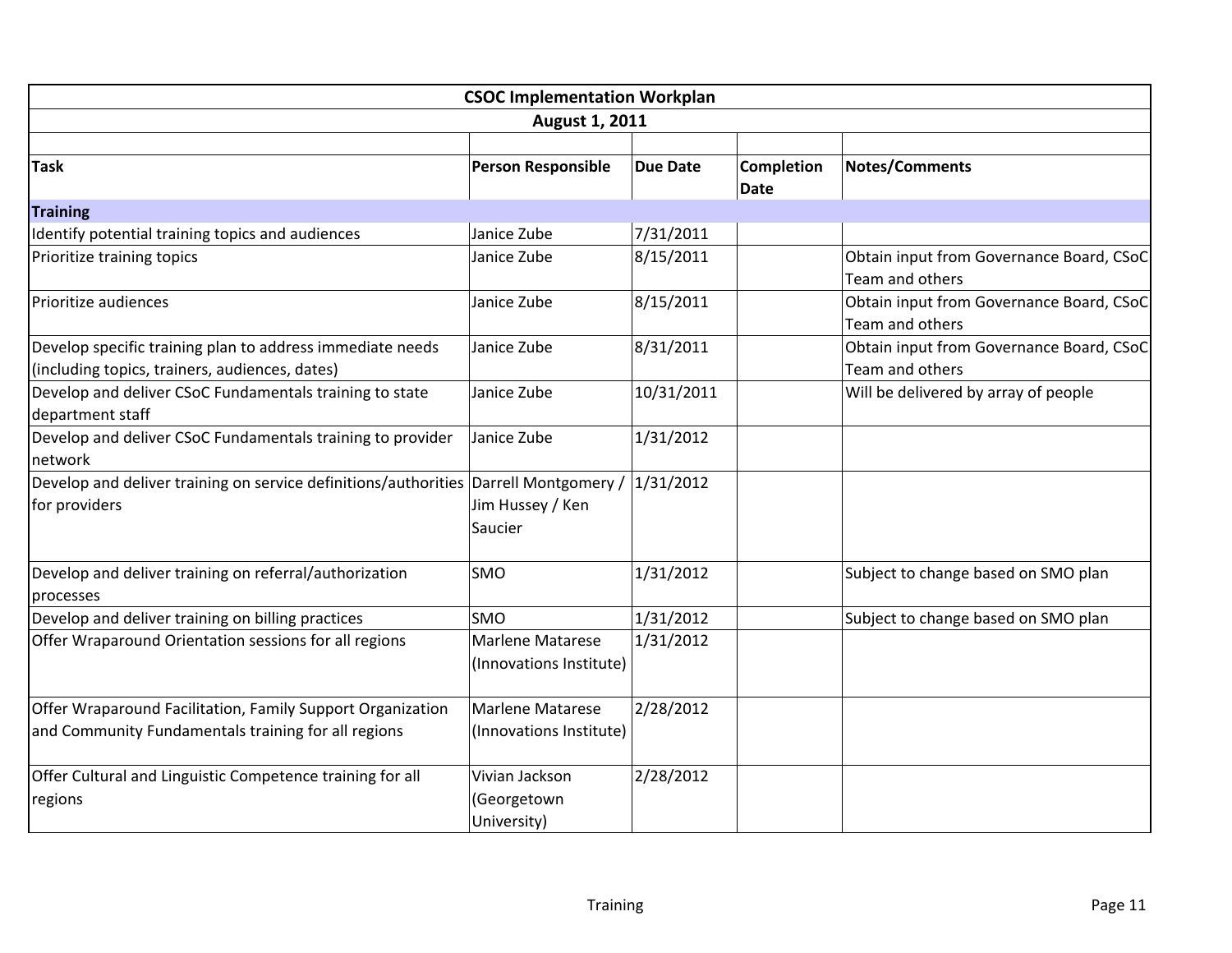| <b>CSOC Implementation Workplan</b>                     |                           |                 |                   |                                            |  |
|---------------------------------------------------------|---------------------------|-----------------|-------------------|--------------------------------------------|--|
| <b>August 1, 2011</b>                                   |                           |                 |                   |                                            |  |
|                                                         |                           |                 |                   |                                            |  |
| <b>Task</b>                                             | <b>Person Responsible</b> | <b>Due Date</b> | <b>Completion</b> | Notes/Comments                             |  |
|                                                         |                           |                 | Date              |                                            |  |
| <b>Training</b>                                         |                           |                 |                   |                                            |  |
| Offer CANS training for WAAs, FSOs and Agency/Community | John Lyons                | 2/28/2012       |                   |                                            |  |
| partners                                                |                           |                 |                   |                                            |  |
| Conduct ongoing needs assessment process to identify    | <b>CSoC Liaisons</b>      |                 |                   |                                            |  |
| ongoing training needs                                  |                           | Ongoing         | Ongoing           |                                            |  |
| Develop capacity and capability within state to deliver | Jody Levison-Johnson      | Ongoing         |                   | At outset of Innovations contract begin to |  |
| ongoing Wraparound/FSO training and coaching            | / Marlene Matarese        |                 |                   | identify within State capacity for ongoing |  |
|                                                         |                           |                 |                   | training and coaching                      |  |
|                                                         |                           |                 |                   |                                            |  |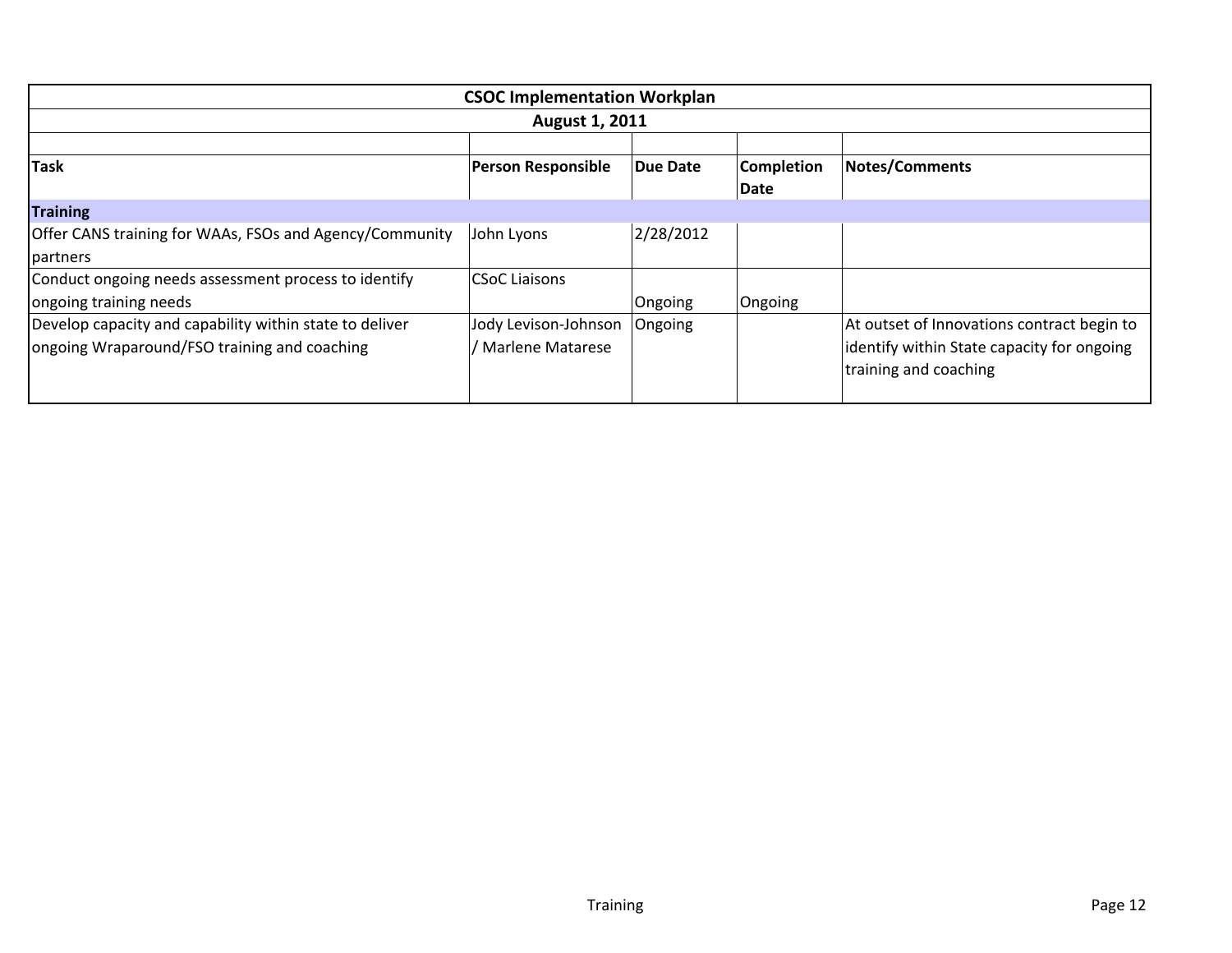| <b>CSOC Implementation Workplan</b>                                    |                                   |                 |                           |                       |  |
|------------------------------------------------------------------------|-----------------------------------|-----------------|---------------------------|-----------------------|--|
| <b>August 1, 2011</b>                                                  |                                   |                 |                           |                       |  |
|                                                                        |                                   |                 |                           |                       |  |
| <b>Task</b>                                                            | <b>Person Responsible</b>         | <b>Due Date</b> | <b>Completion</b><br>Date | <b>Notes/Comments</b> |  |
| <b>Cross-Departmental Collaboration</b>                                |                                   |                 |                           |                       |  |
| Assist departments with initial identification of internal             | CSoC Liaisons & CSoC   10/31/2011 |                 | Ongoing                   |                       |  |
| procedures that will be impacted by CSoC                               | Director                          |                 |                           |                       |  |
| Assign any identified issues to proper group or person                 | <b>CSoC Liaisons &amp; CSoC</b>   | 11/30/2011      | Ongoing                   |                       |  |
|                                                                        | Director                          |                 |                           |                       |  |
| Report identified issues needing policy level intervention to          | Jody Levison-Johnson   12/15/2011 |                 | Ongoing                   |                       |  |
| the Governance Board                                                   |                                   |                 |                           |                       |  |
| Resolve policy level issues                                            | <b>State Governance</b>           | 1/31/2012       | Ongoing                   |                       |  |
|                                                                        | Board                             |                 |                           |                       |  |
| Conduct monthly meetings with department Executive Teams CSoC Director |                                   | 8/1/2011        | Ongoing                   |                       |  |
| to ensure effective communication                                      |                                   |                 |                           |                       |  |
| Elicit feedback from State Governance Board members on                 | DHH Deputy Secretary 12/2/2011    |                 |                           | Will be ongoing       |  |
| <b>CSoC Director performance</b>                                       |                                   |                 |                           |                       |  |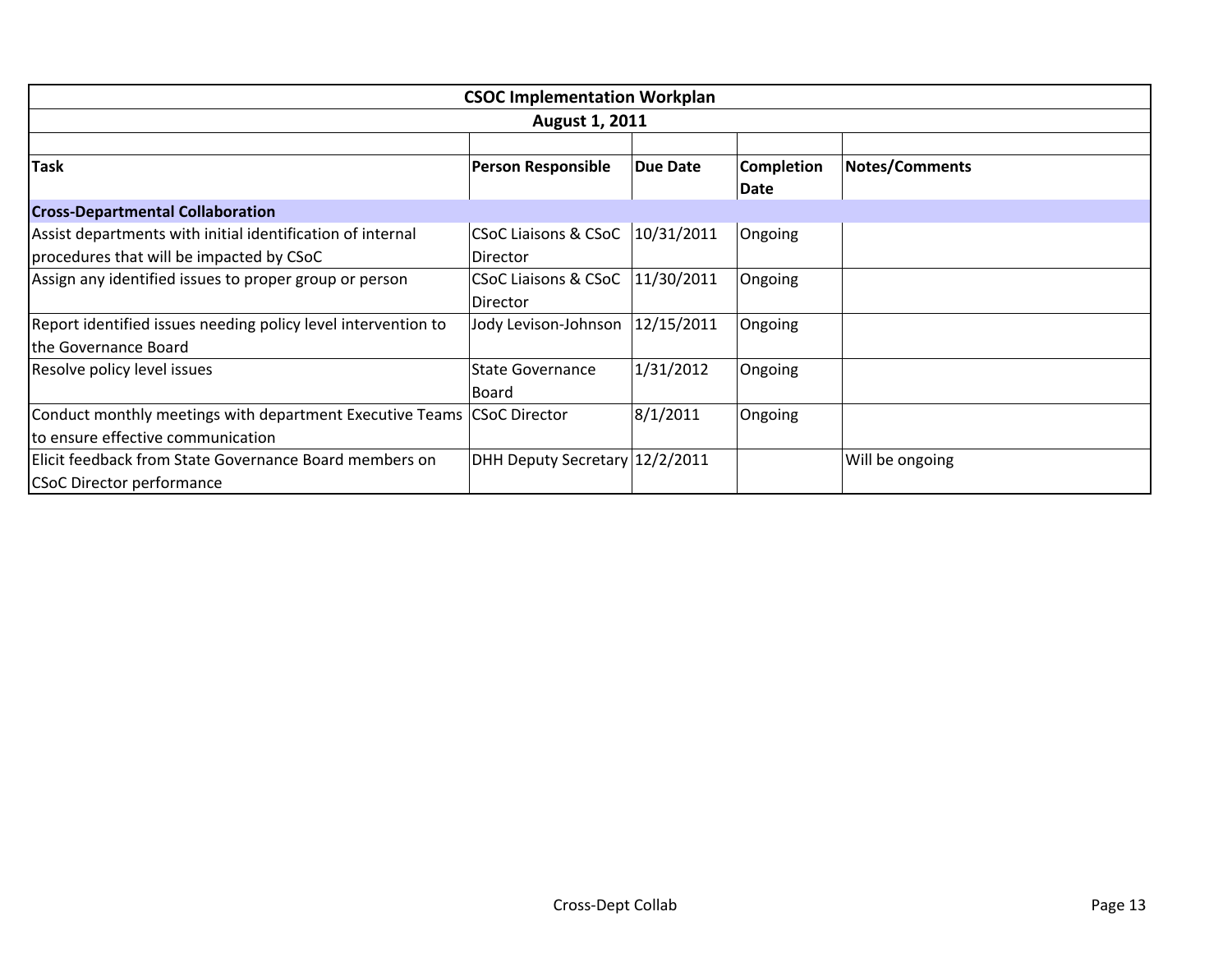| <b>CSOC Implementation Workplan</b>                                                                                     |                                            |                 |                                  |                                                              |
|-------------------------------------------------------------------------------------------------------------------------|--------------------------------------------|-----------------|----------------------------------|--------------------------------------------------------------|
| August 1, 2011                                                                                                          |                                            |                 |                                  |                                                              |
|                                                                                                                         |                                            |                 |                                  |                                                              |
|                                                                                                                         | <b>Person Responsible</b>                  | <b>Due Date</b> | <b>Completion</b><br><b>Date</b> | <b>Notes/Comments</b>                                        |
| <b>Family &amp; Youth Voice</b>                                                                                         |                                            |                 |                                  |                                                              |
| Develop Family Lead role/responsibilities for CSoC Team                                                                 | Jody Levison-Johnson                       | 7/15/2011       | 7/15/2011                        |                                                              |
| Work with OBH Human Resources to develop Family Lead job<br>description                                                 | Jody Levison-Johnson 8/15/2011             |                 |                                  |                                                              |
| Recruit and Hire CSoC Family Lead                                                                                       | Jody Levison-Johnson 9/30/2011             |                 |                                  |                                                              |
| Develop SCC Charter that defines purpose, roles and<br>responsibilities                                                 | CSoC Family Lead &<br><b>CSoC Director</b> | 10/31/2011      |                                  | Vet through existing FSO workgroup and<br>with regional FSOs |
| Form partnerships with other youth empowerment<br>programs/organizations as means to develop youth voice in<br>the CSoC | Jody Levison-Johnson 10/31/2011            |                 |                                  | Ex: LYLAC, LA chapter of Youth MOVE                          |
| Begin recruitment for Statewide Coordinating Council (SCC)                                                              | <b>CSoC Family Lead</b>                    | 10/31/2011      |                                  |                                                              |
| Develop draft SCC charter and bylaws                                                                                    | <b>CSoC Family Lead</b>                    | 10/31/2011      |                                  |                                                              |
| <b>Hold initial SCC meeting</b>                                                                                         | <b>CSoC Family Lead</b>                    | 11/30/2011      |                                  |                                                              |
| Work with FSOs to develop family and peer support services                                                              | <b>CSoC Family Lead</b>                    | 1/31/2012       |                                  |                                                              |
| Partner with FSOs to develop family & youth leadership<br>training                                                      | <b>CSoC Family Lead</b>                    | 1/31/2012       |                                  |                                                              |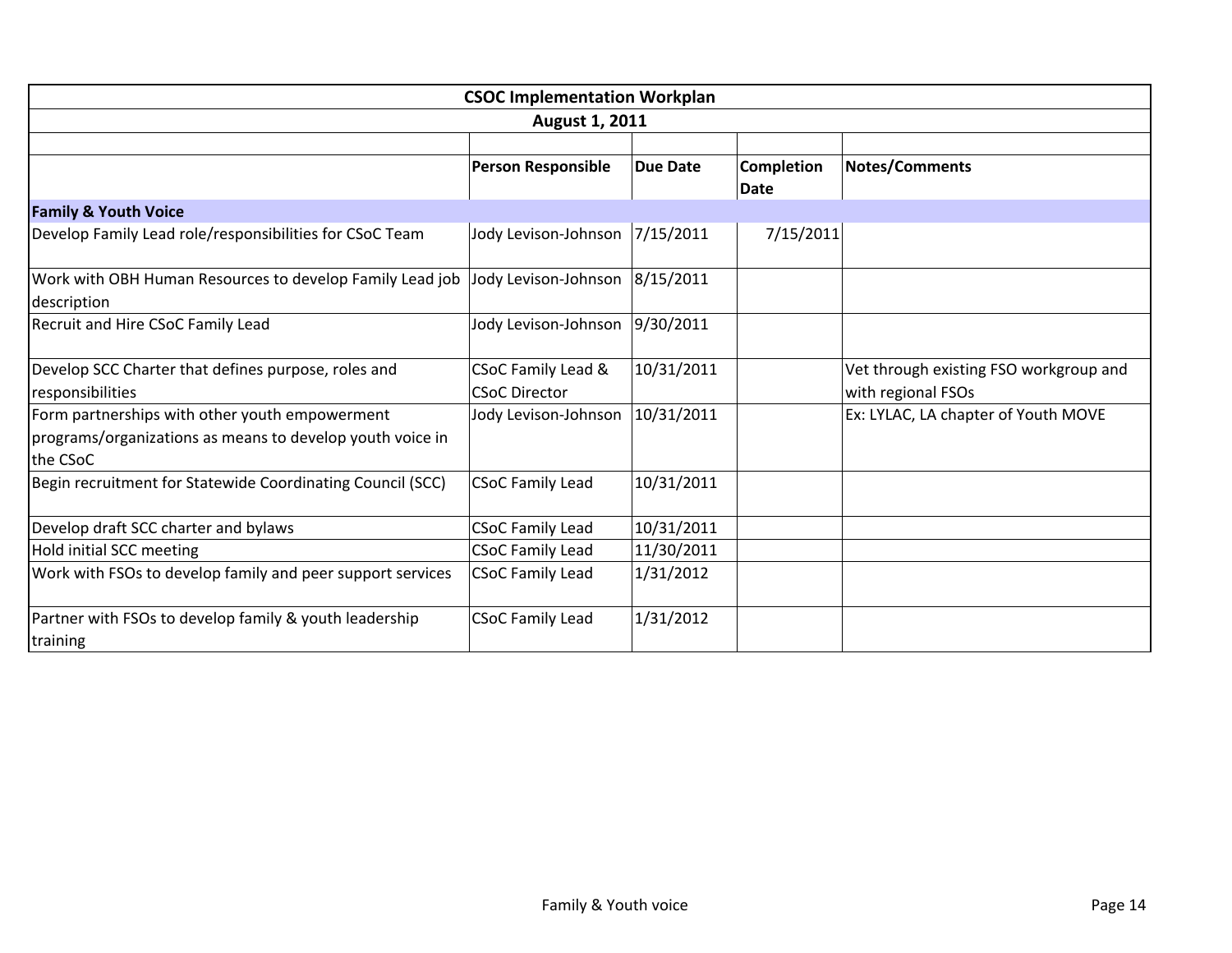| <b>CSOC Implementation Workplan</b>                                                  |                                      |                 |                                  |                                                                 |
|--------------------------------------------------------------------------------------|--------------------------------------|-----------------|----------------------------------|-----------------------------------------------------------------|
| <b>August 1, 2011</b>                                                                |                                      |                 |                                  |                                                                 |
|                                                                                      |                                      |                 |                                  |                                                                 |
| <b>Task</b>                                                                          | <b>Person Responsible</b>            | <b>Due Date</b> | <b>Completion</b><br><b>Date</b> | Notes/Comments                                                  |
| <b>Communications</b>                                                                |                                      |                 |                                  |                                                                 |
| Identify communications priorities                                                   | <b>State Governance</b><br>Board     | 7/8/2011        |                                  | 7/8/2011 Also based on work done by<br>Communications Workgroup |
| Meet with DHH Bureau of Media & Communications<br>regarding CSoC communication needs | Jody Levison-Johnson                 | 7/26/2011       | 7/26/2011                        |                                                                 |
| Formulate initial recommendations for communication                                  | Lisa Faust /                         | 8/4/2011        |                                  |                                                                 |
| activities                                                                           | Jody Levison-Johnson                 |                 |                                  |                                                                 |
| Present initial communications recommendations to                                    | Lisa Faust /                         | 8/5/2011        |                                  |                                                                 |
| Governance Board for review and approval                                             | Jody Levison-Johnson                 |                 |                                  |                                                                 |
| Develop next steps based on input and decisions from                                 | Lisa Faust /                         | 8/31/2011       |                                  | Ensure adequate attention to outreach to                        |
| Governance Board                                                                     | Jody Levison-Johnson                 |                 |                                  | Legislators                                                     |
| Develop and execute contract for Communications contractor                           | Lisa Faust /<br>Jody Levison-Johnson | 9/15/2011       |                                  |                                                                 |
| Work with Communications contractor to develop                                       | <b>Yvonne Diaz</b>                   | 10/31/2011      |                                  |                                                                 |
| communications plan                                                                  | Domingue                             |                 |                                  |                                                                 |